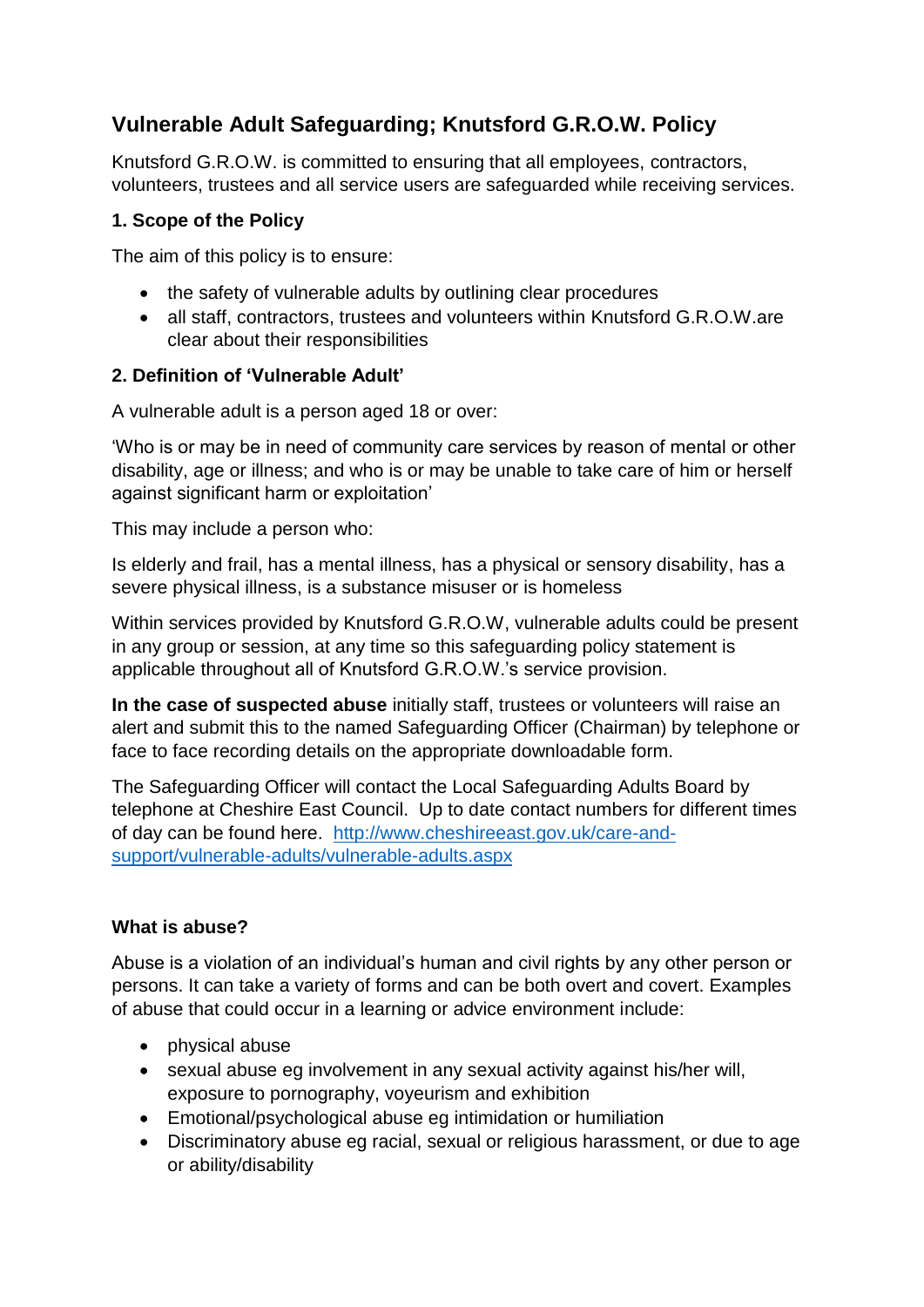- Personal exploitation
- Institutional abuse eg failure to ensure privacy or dignity.

## **3. Standards**

## **a. Knutsford G.R.O.W's staff and contractors are required to:**

- Where appropriate have a Disclosure and Barring Service (DBS) check when they commence and before engaging with any beneficiaries or volunteers
- Demonstrate respect for all beneficiaries and volunteers as individuals in all matters.
- Reflect on their own approach and style, recognising the inherent power their position bestows.
- Undertake relevant training in safeguarding, disclosure and diversity matters.
- Ask a senior member of staff or trustee if they have any uncertainties about how to deal with a specific service user.
- Ensure that all beneficiaries and volunteers are aware of the relevant policy on Disclosure and create a suitable and supportive environment to encourage disclosure of any issues which might affect the way in which they should be treated.
- Ensure all are aware of our Equality and Diversity policy and that they know how to complain if they become victims of harassment bullying, unfair treatment or harassment.
- Ensure a diverse range of services and training that is sensitive to difference.
- Invite and encourage constructive feedback about standards and styles of behaviour and promote an open and honest culture of respect for diversity.
- Deal with complaints of abuse, unfair treatment or harassment and bullying promptly, sensitively, confidentially and in accordance with procedures
- Ensure that all training or advice contractors are provided with a briefing on Knutsford G.R.O.W's safeguarding policies and procedures before delivering any sessions or services.
- Report any incidents immediately to Knutsford G.R.O.W's Chairman who should report to any relevant partners or commissioners.

# **b. Volunteer's and Beneficiaries are required to:**

- Help prevent inappropriate behaviour by challenging and reporting behaviour that appears to be causing distress to others.
- Support an open, constructive environment within which diversity is valued positively.

# **4. Dealing with claims of abuse perpetrated by internal members of staff and contractors**

Knutsford G.R.O.W's Policy makes it clear how staff and contractors are expected to perform when dealing with all service users including vulnerable adults. It specifically